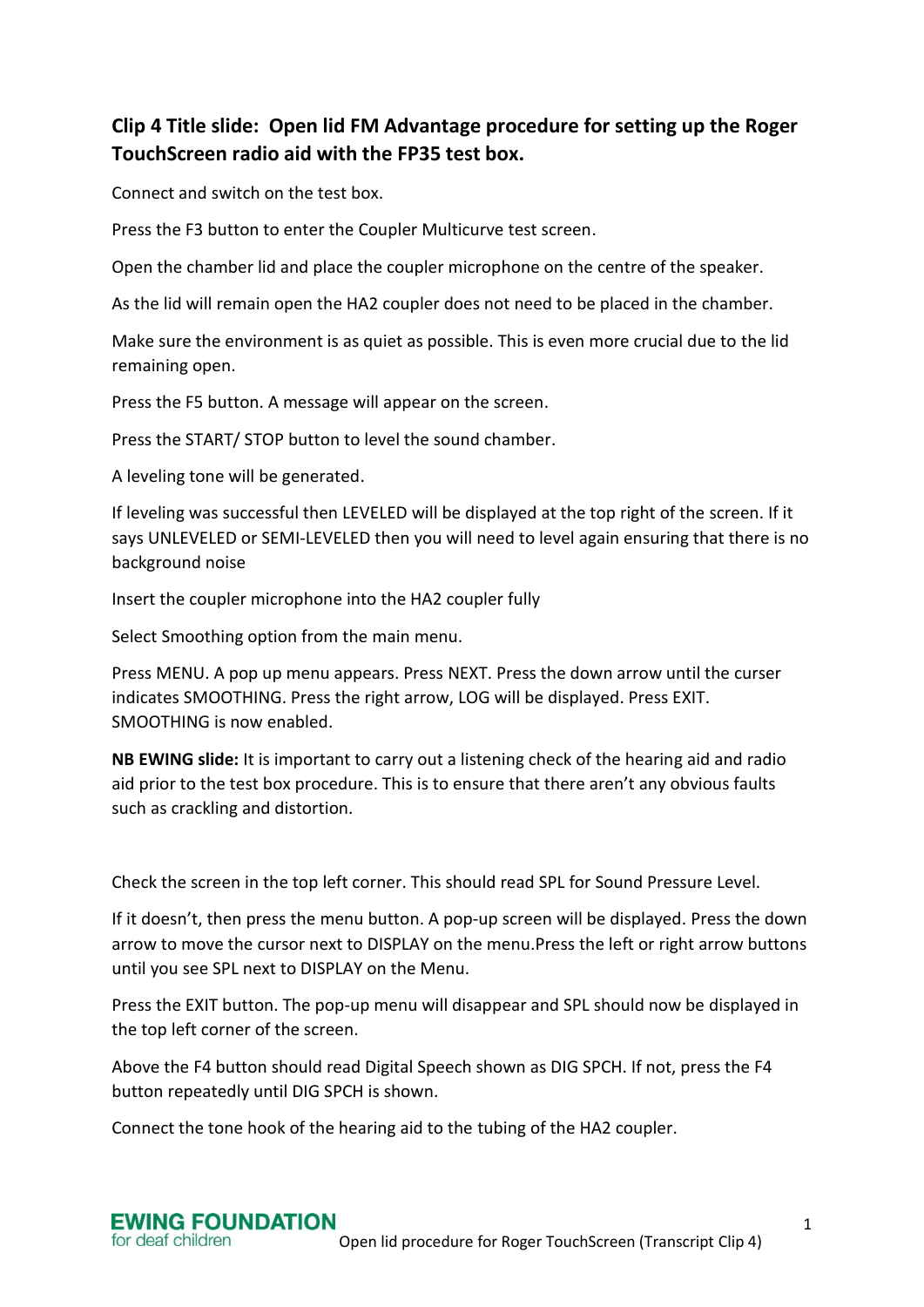Ensure that Curve 1 is shown above the F2 button. If not, press the F2 button repeatedly until it reaches Curve 1.

The input level for Curve 1 should be 65dB. If not, press the up or down arrow buttons to adjust.

Switch on the hearing aid and position it so that the microphone is facing centre of the speaker.

Press the START/ STOP button to obtain a response curve for the hearing aid, allowing a few seconds for the curve to settle.

Press the START/ STOP button to freeze Curve 1.

Attach the Roger receiver and shoe to the hearing aid and place on a soft surface outside of the test box.

The Roger TouchScreen transmitter must be in Verification mode for this procedure. Turn on the transmitter.

Swipe the screen and tap the Settings button.

Scroll down and tap on Verification mode.

Tap on Activate, then tap the return arrow.

Tap the Home button.

The transmitter is now in Verification mode.

Be aware that the transmitter may exit Verification mode after a period of time but will still display Verification mode.

For this reason, it is best to activate Verification mode immediately before carrying out the procedure.

Hold the TouchScreen transmitter within 10 cm of the receiver and tap the Connect button.

Move the hearing aid as far away as possible.

Position the TouchScreen transmitter onto the centre circle of the loud speaker as shown. The elastic band helps to hold the transmitter in position.

Press the F2 button to select Curve 2. Ensure that DIG SPCH is still shown above the F4 button. If not, press the F4 button repeatedly until DIG SPCH is shown.

The input level should show 65dB. If necessary, press the up and down arrow buttons to adjust.

The output level of the receiver needs to be adjusted to match Curve 1. This is done using EasyGain.

## **EWING FOUNDATION** for deaf children